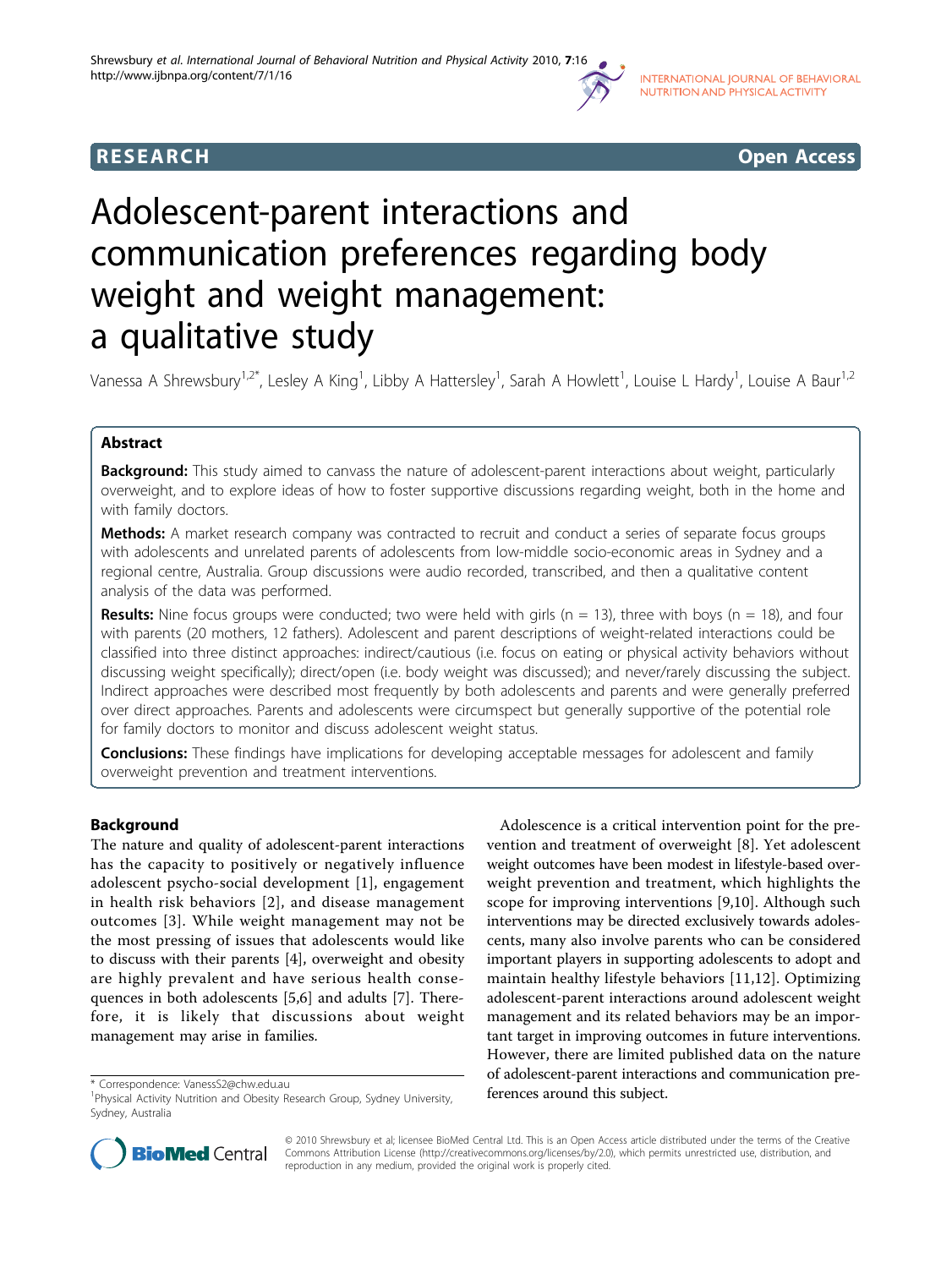In addition to their parents and family members, adolescents also consider health professionals as people they would turn to if they had concerns about their weight [[13,14](#page-6-0)]. Yet studies of doctor-parent-child communication have typically focused on doctor-parent interactions [[15](#page-6-0)], thus consideration of adolescent preferences for doctor-parent-adolescent interactions in the context of weight management is warranted.

This study aimed to canvass both adolescent and parent views on adolescent-parent interactions around body weight, particularly overweight, and their opinions as to how body weight can be discussed in a positive and supportive way at home, and with the family doctor. This study focused on adolescents and parents from low to middle socioeconomic groups as they tend to be at higher risk of overweight [[16\]](#page-6-0).

## Methods

#### Study design

A qualitative study design involving focus groups was selected as an appropriate method for an initial exploration of both adolescent and parent views on weightrelated interactions and the breadth and strength of their publicly expressed attitudes [[17](#page-6-0)]. The present study was the third and final phase in a larger focus group study, involving the same participants, that also sought to examine adolescent-parent interactions around common behaviors among adolescents that are associated with overweight development i.e. screen time and sugary drink intake [[18\]](#page-6-0). An accredited market research company (MRC) was contracted by the research team to: i) recruit participants from their database; ii) facilitate focus groups; and iii) transcribe audio recordings. In all phases the research team maintained close relations with the MRC. The study was approved by the Ethics Committees of The Children's Hospital at Westmead and The University of Sydney.

## Participants and recruitment

Detailed information about participant eligibility criteria and the recruitment process is reported elsewhere [\[18](#page-6-0)]. Briefly, adolescents in grades 8-10 and unrelated parents or guardians of that age group were recruited from areas classified as low to middle socio-economic status (SES) in the Sydney metropolitan area and a regional centre, New South Wales, Australia. Practical considerations meant that the researchers could not guarantee that the separate adolescent and parent focus groups would be held simultaneously. Therefore only one family member was eligible to participate in order to avoid response contamination. Participants were required to speak fluent English in order to be able to participate fully in the discussions. Weight status was not specified as an inclusion criterion to permit a broader scope of opinions to be heard on the weight topic (phase 3), as well as the two other study topics (prior study phases) which are of relevance to overweight prevention. Written informed consent to participate in the study was given by adolescents (and their parents) and unrelated parents.

## Focus group procedure

Nine focus groups were scheduled in community venues during March 2008 including: two female and three male adolescent groups; and four parent groups (i.e. mothers only, fathers only, and two combined mother/ father groups). A third male adolescent focus group was scheduled because it was anticipated that male groups may yield less discussion than the female groups. Three focus groups were held in the regional centre and six groups were held in the metropolitan area. Focus groups involved between five and eight participants, were 90- 120 minutes in duration, and were audio-recorded. A focus group discussion guide was developed to address the study aims in a way that would promote interest and open discussion (Appendix 1). The primary facilitator was from the MRC and a researcher from the study team (VAS) observed each group; following completion of nine focus groups both agreed that response saturation had been attained.

## Data analysis

Anonymized transcripts of the audio-recordings, typed verbatim, were checked for quality by a member of the research team. A qualitative content analysis of the transcripts was conducted. Three members of the research team independently read the transcripts and discussed the key ideas and common themes arising in the adolescent and parent focus groups. Following agreement on a draft coding structure, two members of the research team independently coded the data separately for the adolescent and parent focus groups. A third member of the research team checked the results for consistency and minor revisions were made to the coding structure where appropriate. Consensus on the final coded data was reached in a straightforward manner and summaries of the findings were checked by members of the research team for accuracy.

## Results

## Participant characteristics

The study eligibility criteria were met by 103 of the 402 people who responded to the initial study invitation with 63 people eventually participating in a focus group. Adolescents (n = 31; 42% female) from each school grade were equally represented. The unrelated parent participants ( $n = 32$ ; 63% mothers) had a mean age of 44.9 years (SD: 5.8). Almost 20% of parent and 13% of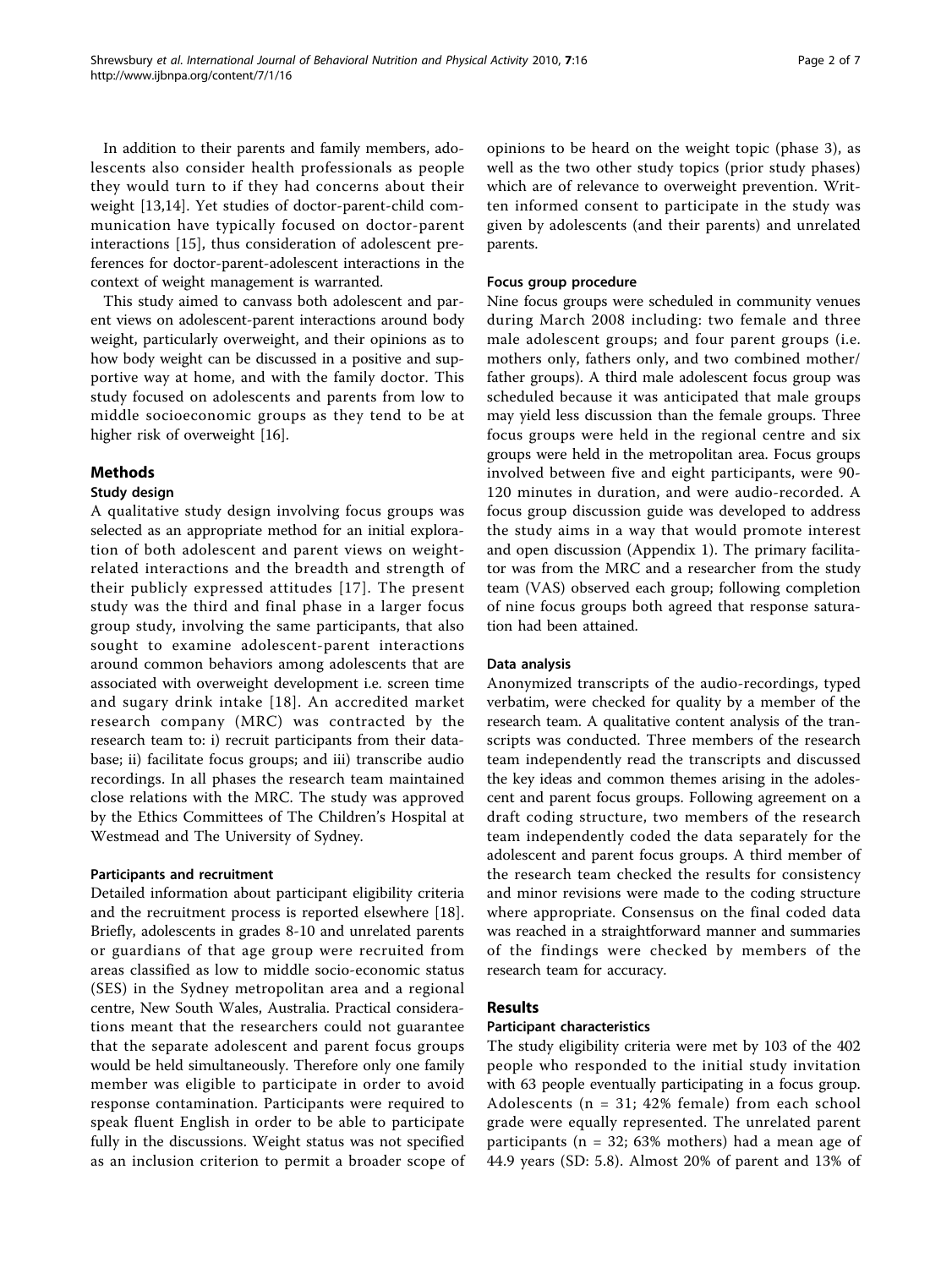adolescent participants were born outside Australia. Almost one-third of all participants lived in areas classified as low or low-to-middle SES, with the remainder of participants residing in areas ranked as middle SES. Further information on participant characteristics are published elsewhere [[18\]](#page-6-0). Several participants in the adolescent and parent focus groups voluntarily spoke about their body size, and some parents described their adolescent's body size. The study team member who attended each group confirmed that participants had a range of body sizes.

# Summary of focus group discussions Adolescents' and parents' perceptions of weight management attempts in their household

Adolescents described weight management practices used by parents, or parents' actions that influenced other family members, and to a lesser extent their own or siblings' practices. Adolescents typically described examples of self management strategies that involved making healthy lifestyle changes such as increasing physical activity and modifying food intake. Despite earlier discussions about screen time and sugary drinks [[18](#page-6-0)] modification of these behaviors was not specifically raised by participants. Some adolescents mentioned that their mothers had sought assistance outside the home for weight loss through commercial weight loss programs or by talking with a doctor.

Parents typically gave examples of their own experiences in trying to lose weight, as well as those of their spouse or partner, and to a lesser extent those of their children. Self management for parents generally involved attempts to exercise more or to adopt weight loss diets. Other parents had consulted a doctor, a dietitian, or a commercial weight loss program. Some parents mentioned that they had taken their adolescent to a dietitian or a specialized weight management clinic. Unsafe or concerning weight loss practices (e.g., use of diet pills, skipping meals) were not raised by parents or adolescents.

# Adolescent-parent interactions regarding adolescent weight status

Adolescent-parent interactions described by both adolescents and parents with regards to adolescent weight could be broadly classified into three approaches. Each approach is discussed in turn with illustrative quotes from the focus groups:

i) Indirect or cautious Interactions of this type were characterized by a focus on eating and physical activity behaviors without specifically mentioning adolescent body weight or size. This type of interaction was most frequently described by adolescents and parents. According to some adolescents, interactions with their parents were a one-way process, with parents telling

them that they 'should' be doing something such as cutting down on junk food. A female adolescent, who had consulted a health professional regarding weight management, offered the following deeper insight (but this was an exception): "I think parents have those ways of softening what they really want to tell you, like by saying 'there's a new basketball team starting up, do you want to do that? I think you should do that, it would be good for you.' It's kind of their way of saying you're getting pudgy and you need to lose some weight. Often you know that but they'll try and sugar-coat it".

Generally, parents said that they gave suggestions to steer their adolescent into making healthy food choices or being more active. Sometimes this type of interaction was triggered when a perceived threshold for a particular behavior was breached. Some parents, who had concerns about their adolescent's weight, described a technique in which they initiated a discussion about weight with their adolescent by initially talking about someone else with a weight problem. A cautious approach was also taken by some parents due to a concern that focusing on an adolescent's weight may initiate an eating disorder. For example one mother said: "... you've got to be careful... you don't want to be blunt and say 'pull yourself together, you know you've got to do this, and you've got to do that', because you don't want them to go the other way...because anorexia is a terrible thing and bulimia is a terrible thing...".

ii) Direct or openInteractions of this type involved specific references to adolescent body weight or size. Adolescents' descriptions of such interactions with their parents generally indicated sensitivity on the parent's behalf as shown in this female adolescent's comment "But when she (my mother) mentions something about my weight or how I'm eating it'll be out of concern, not 'you're getting fat' you know". However, another female adolescent recalled "Because I don't go to (sports) carnivals and everything they always get up me and reckon I've put on weight". A male adolescent described how his father recommended that he gain weight "My Dad always says I'm like a stick, and he says 'try and slow down on the training and get a bit of weight on', he thinks I'm too small".

During direct interactions with their adolescent, some parents appeared to be conscious of preventing overweight or weight gain, such as this mother who said "Yes, see when it comes to recess - I do their lunch and fruit... I explain to her, just choose a treat, and she says why, and I say because if you have too many treats, like if you have a chocolate and this and that, you're only going to get fat, like where is it going to go?". However, mostly a direct and open approach was described by parents who perceived that their adolescent was overweight. Interactions described by parents were generally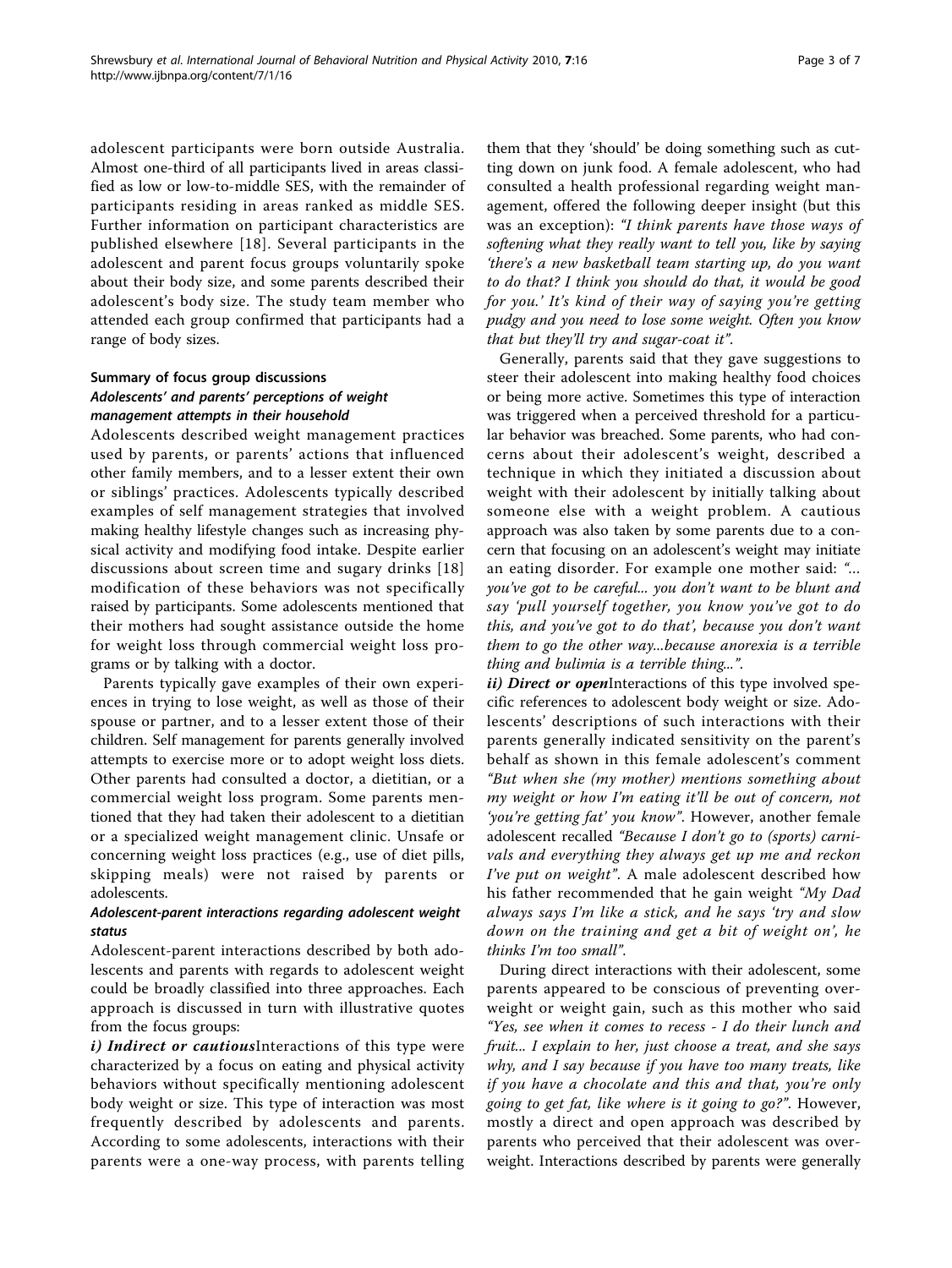encouraging but some appeared unpleasant. In several groups, parents recalled that their adolescent's body weight was discussed because their child initiated the discussion, as this father recalled "In my case my daughter brings it up. I don't bring it up because I don't think that she's got a weight issue...often actually it's her older sister that brings it up because her older sister is a bit thinner than she is so she calls her fatty... quite often it will come up through teasing or something".

iii) Never or rarely discuss weight as a topicSome parents said that weight was never discussed because their adolescent was a normal weight or did not like talking about the subject. Similarly, some adolescents said that weight was never discussed.

#### Other types of verbal interactions about weight

Some parents were aware that their adolescent was teased about their weight, particularly by siblings. Two of the male adolescent groups, but neither female adolescent group, shared anecdotes about interactions with siblings or peers around the subject of body weight. The nature of these interactions appeared to be mostly playful teasing; for example a male adolescent said "...my older sister said I look heaps better now I'm not fat. Then she says I'm still fat, just mucking around, and I call her fat too". Hurtful teasing was never acknowledged in the focus groups. In both female adolescent groups, but none of the male groups, negative interactions with grandparents around body weight were recalled. The style of conversation was generally consistent with the direct approach, as shown in this female adolescent's comment: "My grandpa... he's like if I'm eating a chocolate bar, he'll be like don't eat that all at once, save some for later, you'll gain weight or whatever, and he'll be like you have to stay healthy and he'll remind my mum...".

#### Adolescents' opinions on supportive and helpful ways to talk about body size, particularly overweight, at home

Overall, adolescents had little to say on this subject. Adolescents thought it was important for parents to show sensitivity; for example a male adolescent said ".... it's the way you say it. If you're like, 'You're hell fat' or if you say, 'You're getting a bit fat' and be nice about it. It depends on how sensitive a person is, some people might say it hard, it depends on the person". Encouragement was also considered important as shown in this comment made by a male adolescent: "Normally they (the adolescent) should know they need to do something about it (overweight) and they just need a push". Although adolescents were specifically asked about supportive and helpful ways to 'talk' about body size, nonverbal strategies that parents could take were commonly suggested, such as the example given by this male adolescent "Maybe actions might help, like putting more veggies in the dinner, you know, cooking better meals...or

just say go on family walks or something, and then the message might sink in...".

## What would parents do if their adolescent was overweight or struggling with their weight?

Parents responded to this discussion topic hypothetically, or by talking about their real life experiences. The vast majority of parents recommended self management strategies within the household as the initial approach to assist their adolescent with weight management. Typically these strategies encompassed one or more of the following dimensions:

i) Discussion with adolescent Parents said they would have discussions about nutrition and/or physical activity, by encouraging the desired behavior rather than simply telling their adolescent what to do. Some parents suggested taking a consultative approach to the discussion, in order to empower the teenager and involve them in the decision making process; for example one mother said "I think it's a matter of talking about those things, and then making the decision together about it - so you are not saying you know 'you can't do this, can't do that' you've got to get them at this kind of age to make a choice themselves, because if they can start making that choice, then they are being responsible for themselves". In the fathers' group, it was the general consensus that they felt comfortable talking about weight issues with their sons but that it is preferable for mothers to have similar conversations with daughters.

ii) Home environment modificationParents from all groups made suggestions for modifying their adolescent's food environment as a strategy to assist their adolescent with weight management. Some parents also said they would monitor and control their adolescent's food intake. Fewer parents suggested modifying the home physical activity environment.

iii) Participate in physical activity with their adolescentParents from all groups suggested that they would do more physical activities with their adolescent. Some parents specifically highlighted the importance of leading by example. However, in saying this, several parents acknowledged the practical difficulties in being able to be physically active with their adolescent.

iv) Other strategiesSome parents suggested building their adolescent's self-esteem as a strategy for assisting with weight management. As few parents across the groups mentioned that they would seek weight management assistance for their adolescent from outside the home, the facilitator prompted a discussion about the reasons for this. Seeking help was viewed as a last resort by parents, usually after one's own strategies had been exhausted for example one parent said "If they (adolescents) were doing lots of exercise and they were eating well and it wasn't working then you'd be looking for another solution". Other parents thought consulting a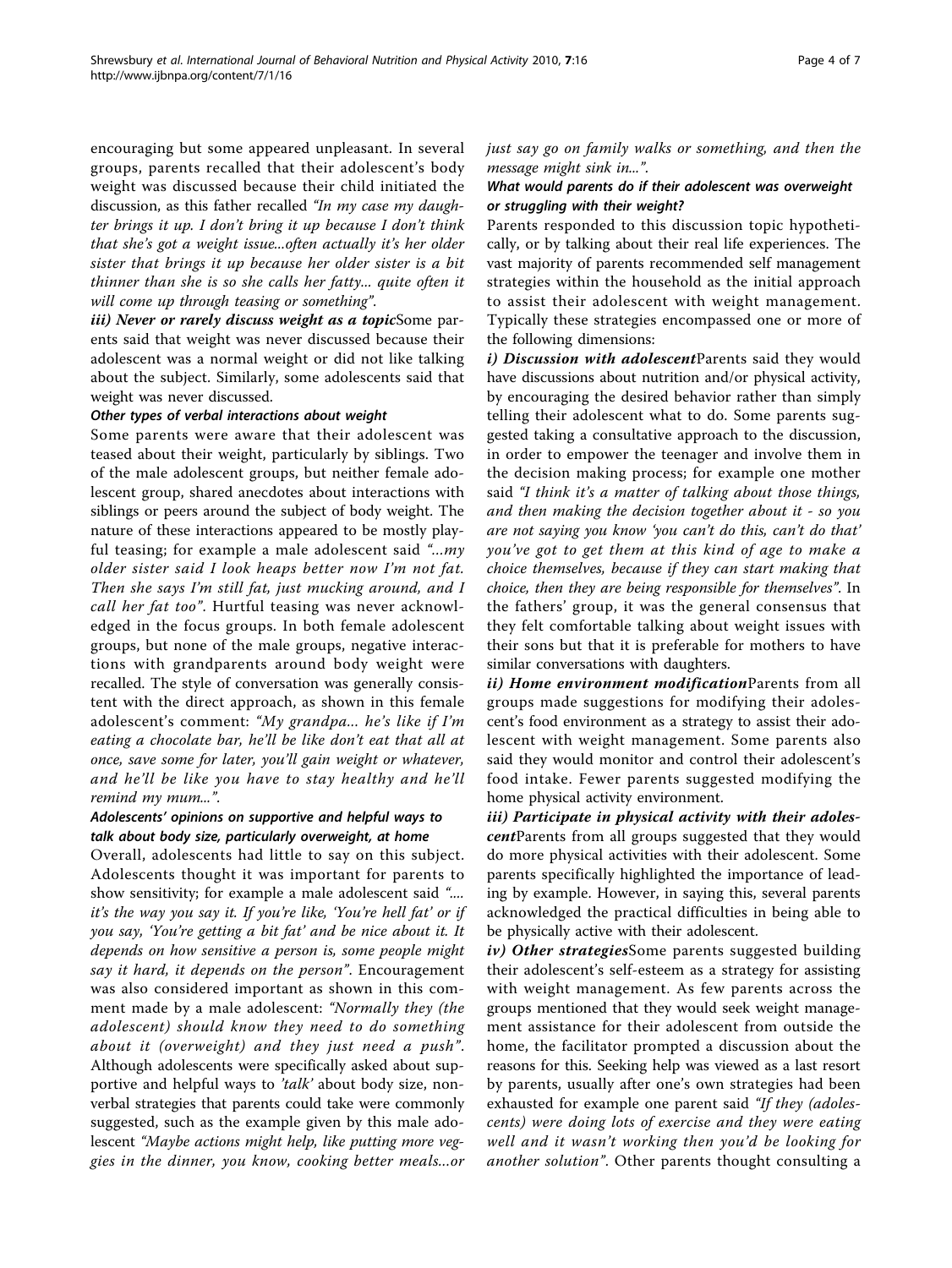health professional was only necessary if the adolescent's weight problem had become 'severe' and was affecting their child's physical or psychological health. Parental skills and confidence to assist adolescents with weight management were discussed in two groups. These parents reported that they had enough general knowledge to assist their adolescent with weight management, but that they might struggle with putting their knowledge into practice because of busy lifestyles.

# Adolescents' and parents' opinions on family doctors routinely assessing an adolescent's weight status at check ups

The proposed idea for family doctors to routinely measure adolescents' height and weight and discuss adolescent weight status was largely supported by parents and adolescents, although this was highly conditional. Adolescents and parents highlighted the importance of doctors discussing adolescent body weight sensitively, particularly when adolescents are overweight. Some adolescents said this type of assessment may be embarrassing or make them feel bad and they speculated that overweight adolescents may be even more inclined to feel offended. For example one female adolescent said "I don't think I'd mind very much but it's just embarrassing if you're overweight or not exercising enough. It's kind of embarrassing because you like don't even know this person very well and it's like they're pretty much telling you you're fat". Adolescents felt there were active steps that doctors could take to make young people feel more comfortable during this type of assessment, such as discussing the purpose of the measurements, mentioning that it was a routine procedure, and providing advice on nutrition and physical activity that meets the adolescent's individual needs.

When prompted, few parents could suggest how doctors might discuss overweight in a way that would be helpful and supportive to adolescents. However, concern over the potential to create weight concerns or initiate eating disorders in adolescents was mentioned in several parent groups. Some parents felt that weight should only be discussed if the young person was overweight, such as described by this mother "I'm not saying that you ignore it if it is a problem but maybe if there's a borderline and we're going to put them on a scale and say, 'You look fine but actually on paper you're not' and suddenly they're 'Oh, I've got a weight issue and I didn't know I did'. Other parents opposed the idea of routine weight assessments on the grounds that parents already know if their adolescent is overweight. Parents felt that it was important to consider the adolescent's age as to whether the adolescent and/or parent are informed about the doctor's assessment, although generally parents wanted to be involved. In the adolescent groups, opinions on parents being informed of adolescents'

measurements also varied, with many adolescents wanting control over who was informed about the outcome of assessments.

# **Discussion**

In this study, weight related discussions between adolescents and their parents had taken place in many of the participants' households. Overall there was remarkable concordance between the views expressed by adolescents and parents. One of the main findings was that indirect communications between adolescents and parents around adolescent body weight were commonly used by parents and preferred by adolescents. This involved a focus on behaviors or actions associated with weight but not weight itself. While some participants did not recall weight discussions taking place at all, others described direct or open discussions, where body weight or size was specifically talked about.

There was an overarching sense that parents and adolescents in these focus groups were interacting in a mutually acceptable way around the subject of adolescent body weight. While some parents specifically said that they would endeavor to 'encourage' their adolescent in weight-related behaviors, adolescents tended to perceive parents as directive. This discrepancy may reflect typical differences between adolescent and parent perspectives. The fine tuning of adolescent-parent interactions (discussing versus telling) is an important parenting skill that could be further promoted in interventions targeting healthy weight management in adolescents.

Although the focus group discussion guide for the adolescent group specifically probed about their ideas on helpful and supportive ways for parents to 'talk about' adolescent overweight, adolescents commonly gave examples of non-verbal actions that their parents could take. Again, this is consistent with the idea that indirect approaches to discussing body weight are preferred by adolescents. Findings from Project EAT showed that parents who recognized their adolescent as overweight, compared with those who did not, were more likely to encourage their child to diet; in fact this was associated with increased risk of sustained overweight five years later [\[19](#page-6-0)]. The study authors concluded that "instead of focusing on weight per se, it may be more helpful to direct efforts towards helping parents provide a home environment that supports healthful eating, physical activity, and well-being". The present study lends support to these recommendations. However, given that parents frequently do not recognize overweight in their children [[20\]](#page-6-0), the avoidance of direct discussions may sometimes reflect defensiveness on the part of family members, and in some cases be counterproductive.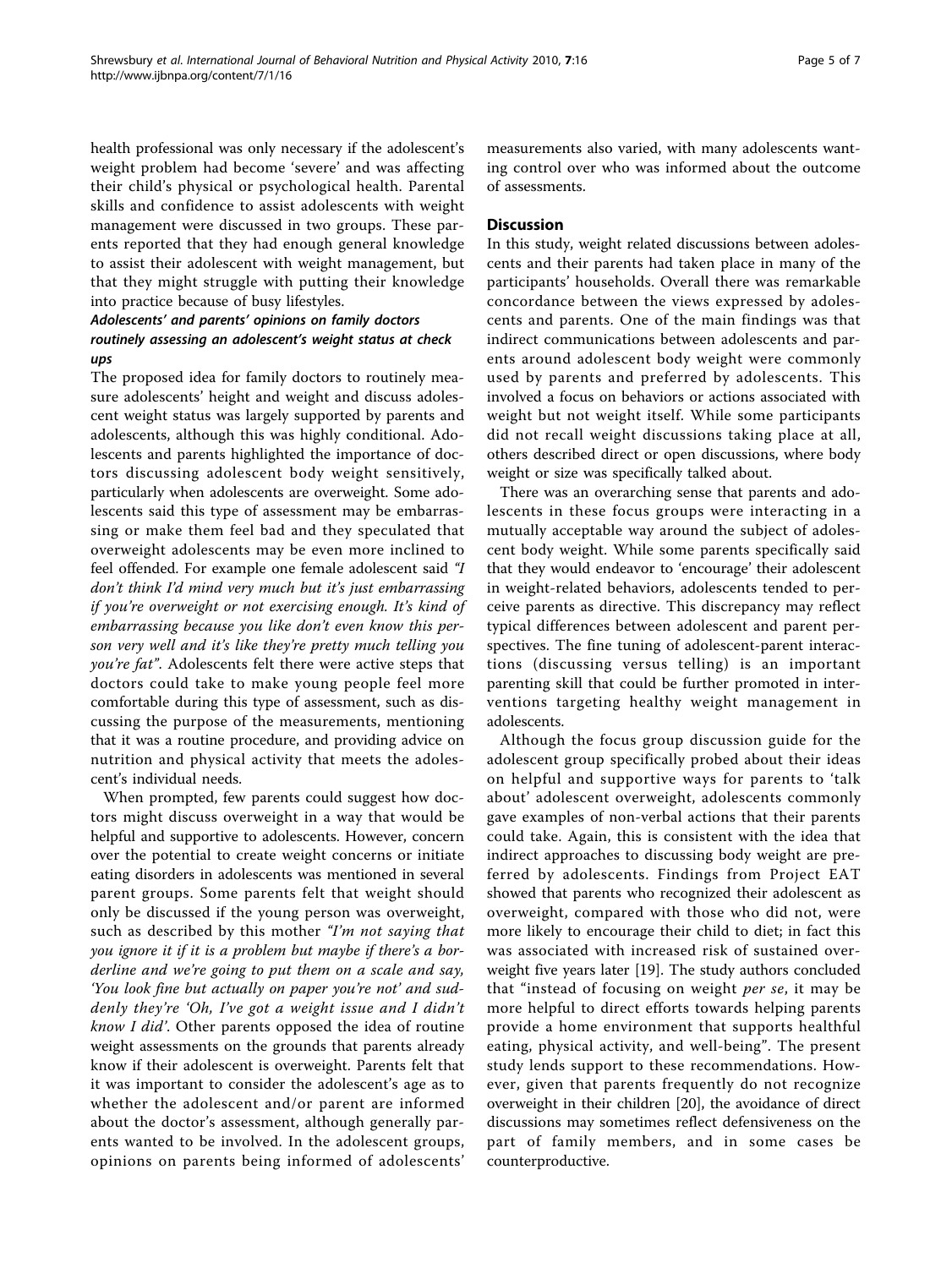While parents had a good knowledge of general selfmanagement strategies for supporting adolescent weight management, they may need help with putting knowledge into practice. Parents in this study were reluctant to involve healthcare professionals unless an adolescent's weight problem became severe and their physical or psychological health noticeably deteriorated. Similarly, in a qualitative study involving parents who had concerns about their child or adolescent's weight, all parents had tried to manage their child's persistent weight gain before seeking professional help [[21\]](#page-6-0). Therefore, raising parents' awareness about the benefits of early intervention is important and further research is needed around the strengths and weaknesses of self versus professional management of child and adolescent overweight.

Although family doctors have limited time to discuss weight management with individual patients [[22](#page-6-0)] they may be the best placed professionals to assess and monitor weight. In this study, adolescents and parents largely supported the proposal for family doctors to routinely measure adolescent height and weight and discuss weight status, but the need for doctors to be sensitive in doing this was emphasized. Our findings are consistent with those of a quantitative study in which approximately two-thirds of caregivers responded that a physician's concern about a child's weight should be discussed with the child present, as long as it was talked about sensitively [[23](#page-6-0)]. In that study, one-sixth of parents were concerned that discussing weight with a child may increase the risk of eating disorders or lowering a child's self-esteem. Initiating an eating disorder or weight issues in adolescents was also a concern for some parents in the present study. These parental concerns should be considered with other factors [[24\]](#page-6-0) when clinicians discuss weight status with adolescents.

The present study successfully involved a market research company to recruit participants from low to middle SES neighborhoods in both a metropolitan area and a regional centre. A strength of this study is that we examined perceptions of adolescents, mothers and fathers around adolescent-parent interactions on the subject of body weight. To explore more detailed aspects of adolescent-parent interactions, we would recommend that this topic is further explored using other study designs such as adolescent-parent dyad interviews. As the participants were predominately Australian born and their weight status was heterogeneous, the findings may not be generalizable to other ethnic or specific weight status groups. Future research on this topic is recommended in those sub-groups.

#### Conclusions

The implications of this research for clinical practice are that if an indirect approach to discussing weight management is preferred by adolescents and parents, then health professionals and researchers should consider emphasizing behavioral rather than weight outcomes in the recruitment, intervention, and assessment phases of adolescent weight management programs. Parents may also benefit from professional assistance to develop supportive indirect communications with their adolescent children.

#### Appendix 1. Focus group discussion guide

Introduction: Both underweight and overweight can be a health concern, however today's discussion will focus on overweight and weight management.

1. What kinds of things have people in your household done to manage their body weight in the past year?

2. How openly is weight and weight management discussed in your household?

3. (Adolescents only) What kinds of things to do with body size have you talked about with your mum, dad, brothers or sisters?

4. (Parents only) What do you think your teenager thinks about their body size and why do you think this? What kinds of things might be discussed about your teenager's body size between you and your teenager, or your partner and your teenager? If your teenager was struggling with their weight what would you do?

5. What are your thoughts about family doctors measuring the height and weight of teenagers routinely during a visit so that doctors could let teenagers know whether their weight was in the healthy, overweight or underweight range for their age?

6. How can body size, especially overweight, be talked about in a supportive and helpful way at home and with health professionals?

#### Acknowledgements

This study was funded by New South Wales Health. Vanessa Shrewsbury is supported by a National Health and Medical Research Council Biomedical Postgraduate Scholarship (#505009). We would like to thank Ipsos-Eureka Social Research Institute for contributing to this study as well as the adolescents and parents who participated in this study.

#### Author details

<sup>1</sup> Physical Activity Nutrition and Obesity Research Group, Sydney University, Sydney, Australia. <sup>2</sup>Discipline of Paediatrics and Child Health, Sydney University, Sydney, Australia.

#### Authors' contributions

VS, LK, LHatt, LH and LB all contributed to the development of research questions and the design of the study, and the Ethics Committee submission. VS, LK and LHatt were involved in contracting the market research company and providing specifications and protocols for recruitment and conduct of groups. VS attended all focus groups and checked all transcripts. VS, LHatt, LK and SH undertook data coding and initial analyses; LH, LB, LK and SH were involved in checking the coding and analysis. All authors contributed to the interpretation of data and the writing of the manuscript. All authors read and approved the final manuscript.

#### Competing interests

The authors declare that they have no competing interests.